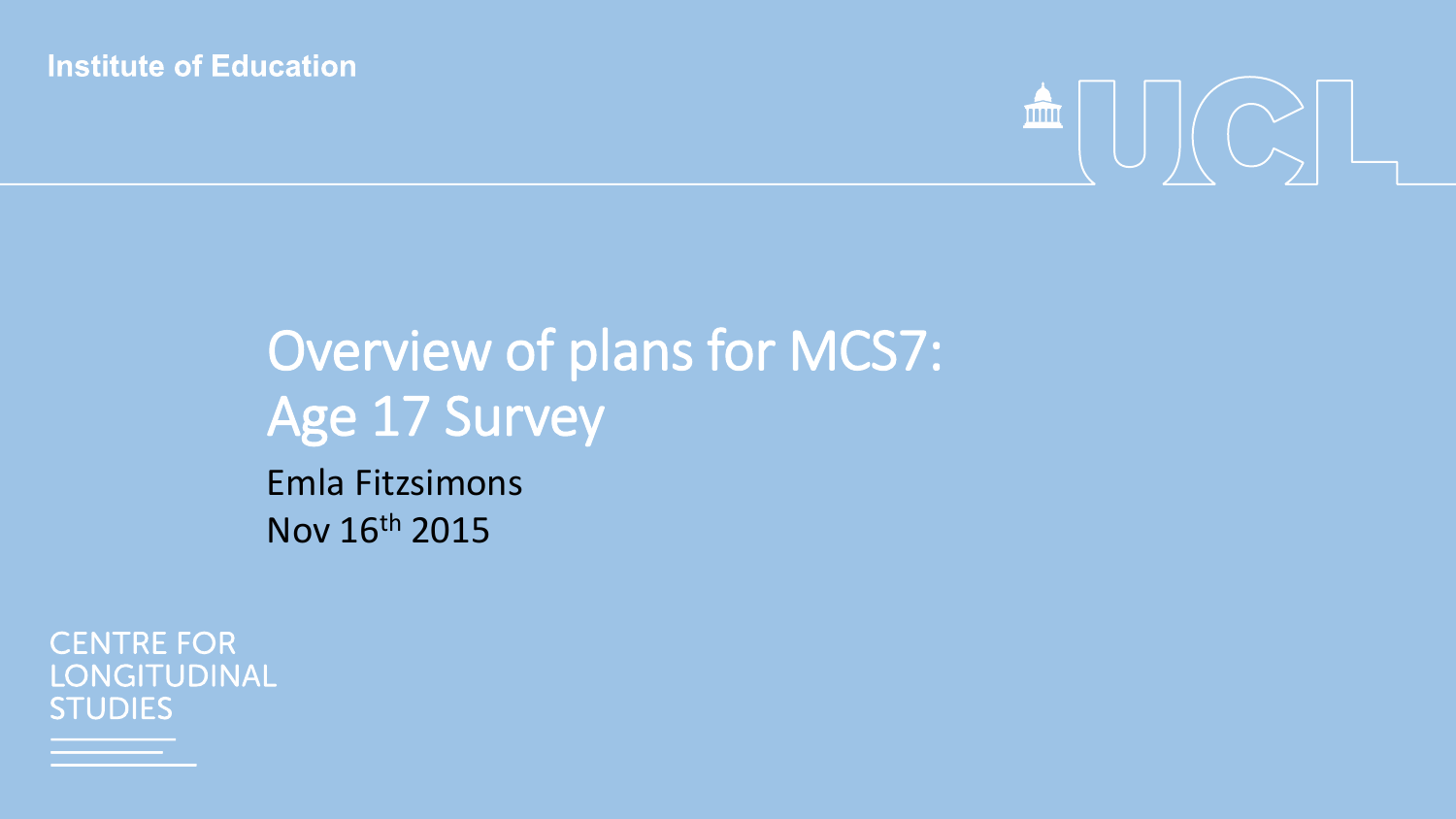## Aim of today

- 1. Provide overview of suggestions received via online consultation (summer 2015)
- 2. Provide forum for cross-disciplinary interaction and discussion of these and new suggestions
	- $\rightarrow$  Help shape content of age 17 survey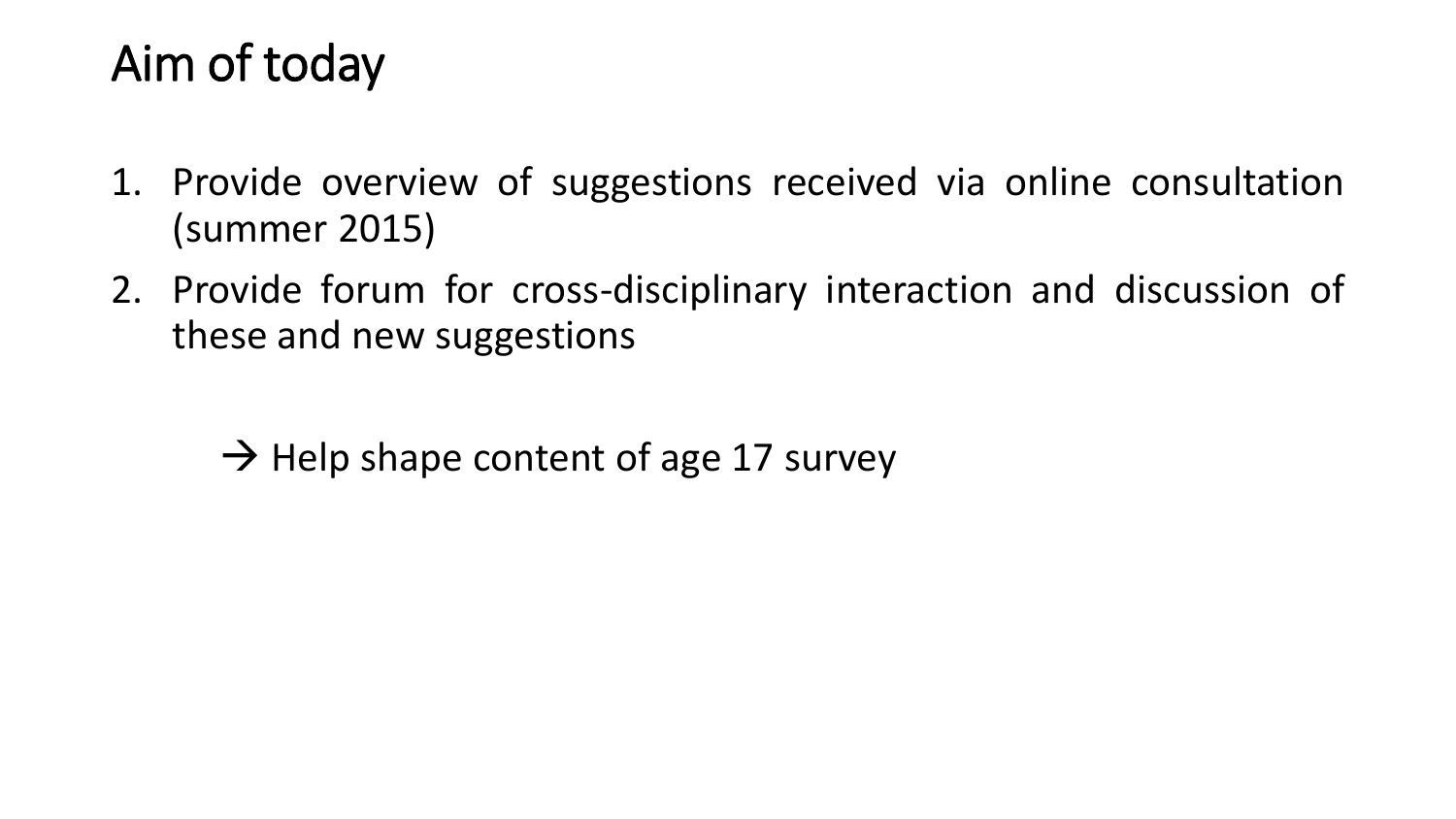### Next steps

- Today feeds through to draft questionnaires, to be devised in 2016 (PI, with support from MCS7 Scientific Advisory Group and CLS scientific and survey teams); and to co-funding case
- Further consultation via email in Autumn 2016 (not seeking new content!)
- Development work, pilots in 2017 (with fieldwork agency)
- Fieldwork in 2018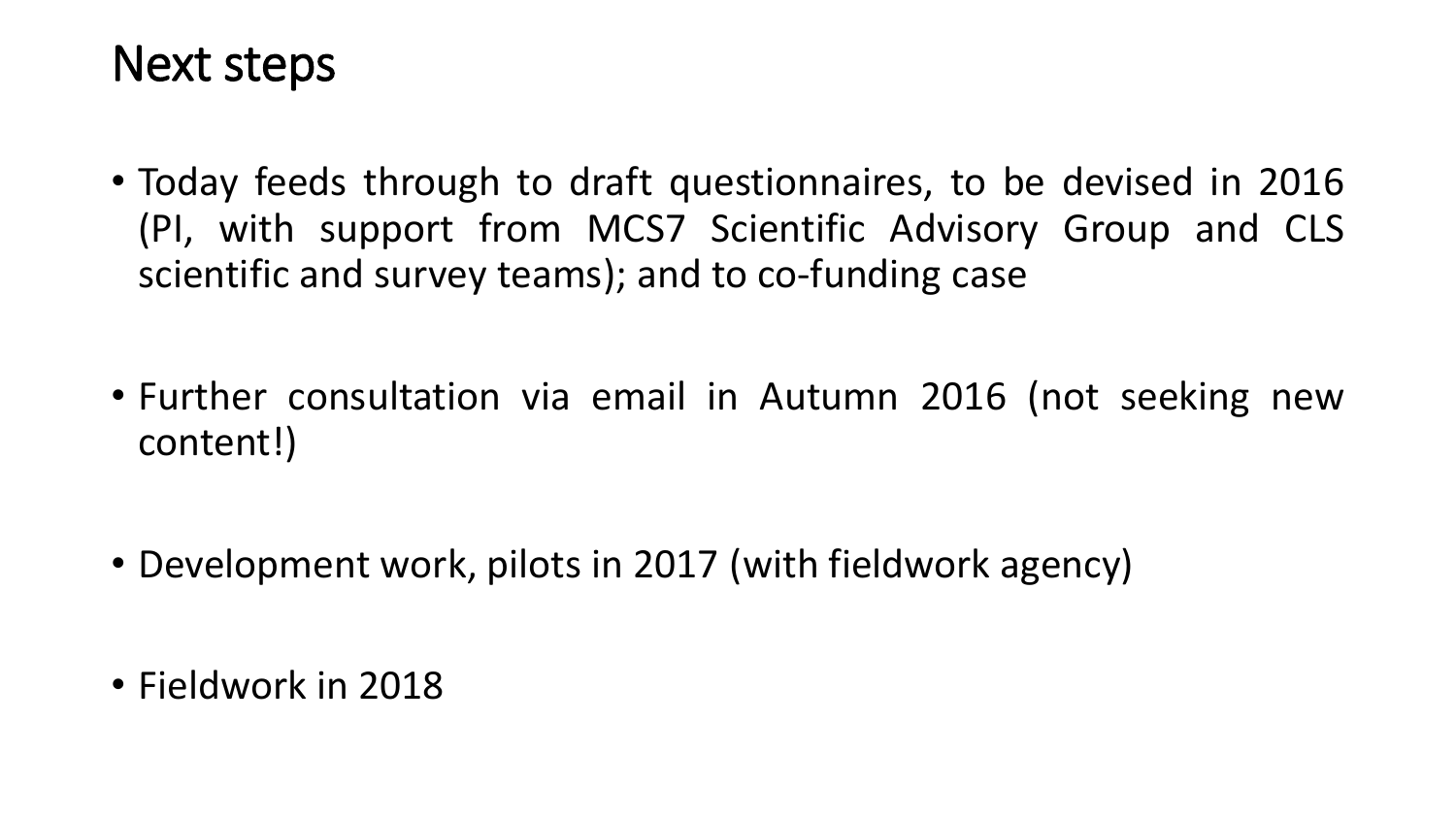## MCS7 Scientific Advisory Group

- Louise Arseneault (Professor of Developmental Psychology, King's College)
- Paul Gregg (Professor of Economics, Bath)
- Helen Sweeting (Senior Investigator Scientist, MRC/CSO Social & Public Health Sciences Unit, Glasgow)
- Chris Taylor (Professor of Education Policy, Cardiff)
- Russell Viner (Professor of Adolescent Health, UCL)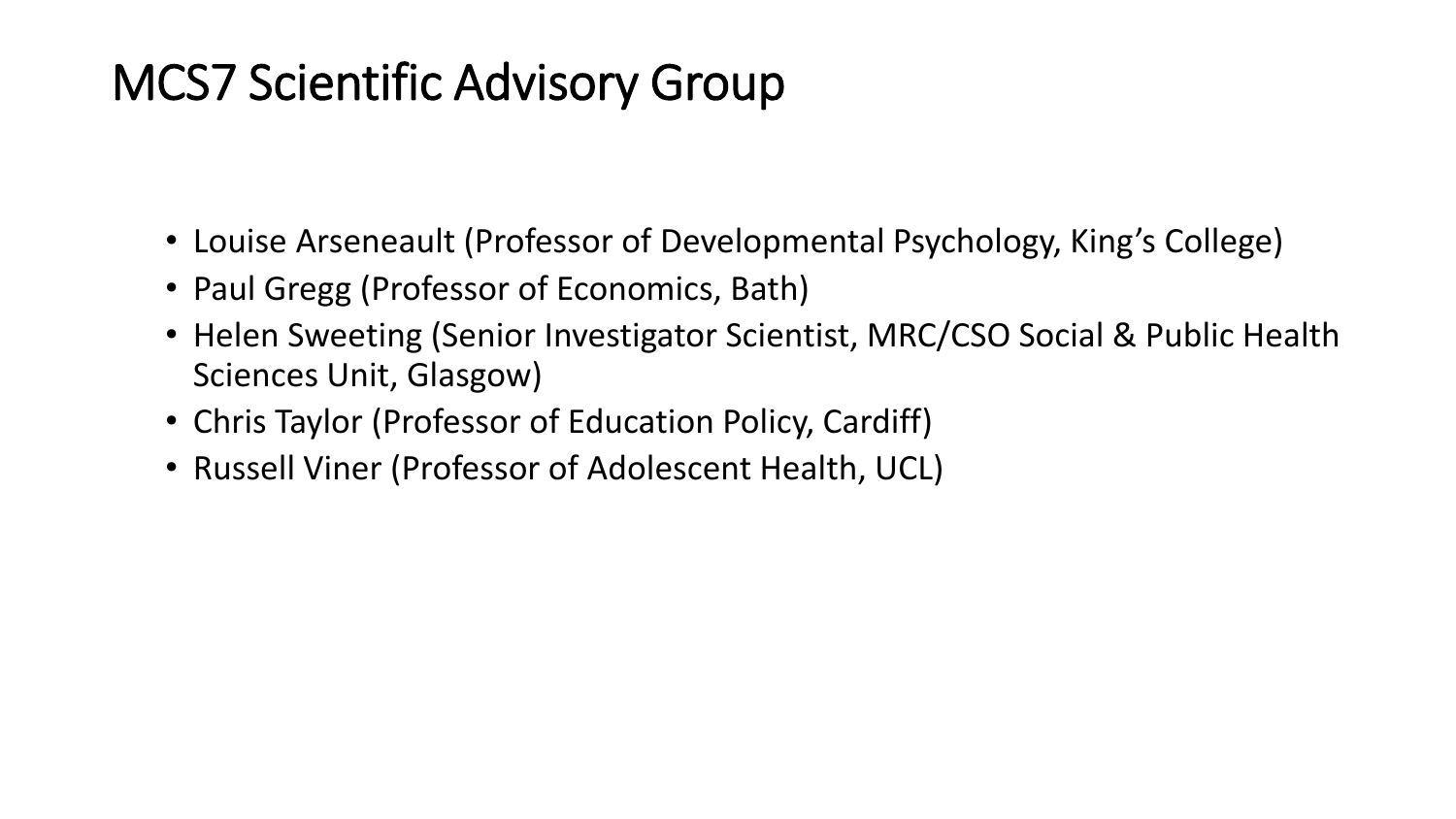## MCS7 (Age 17) Consultative Conference: Plan for the day

**1. Introduction to and overview** of the Millennium Cohort Study and age 17 survey - Emla Fitzsimons (30 mins)

#### **2. Activities and daily life**

- Presentation Paul Gregg/Helen Sweeting (20 mins)
- 3 parallel breakout sessions (45 mins)

#### **3. Cognitive development**

- Presentation Chris Taylor (20 mins)
- 3 parallel breakout sessions (45 mins)

### **4. Socio-emotional development**

- Presentation Louise Arseneault (20 mins)
- 3 parallel breakout sessions (45 mins)

#### **5. Feedback from breakout sessions and general discussion** (60 mins)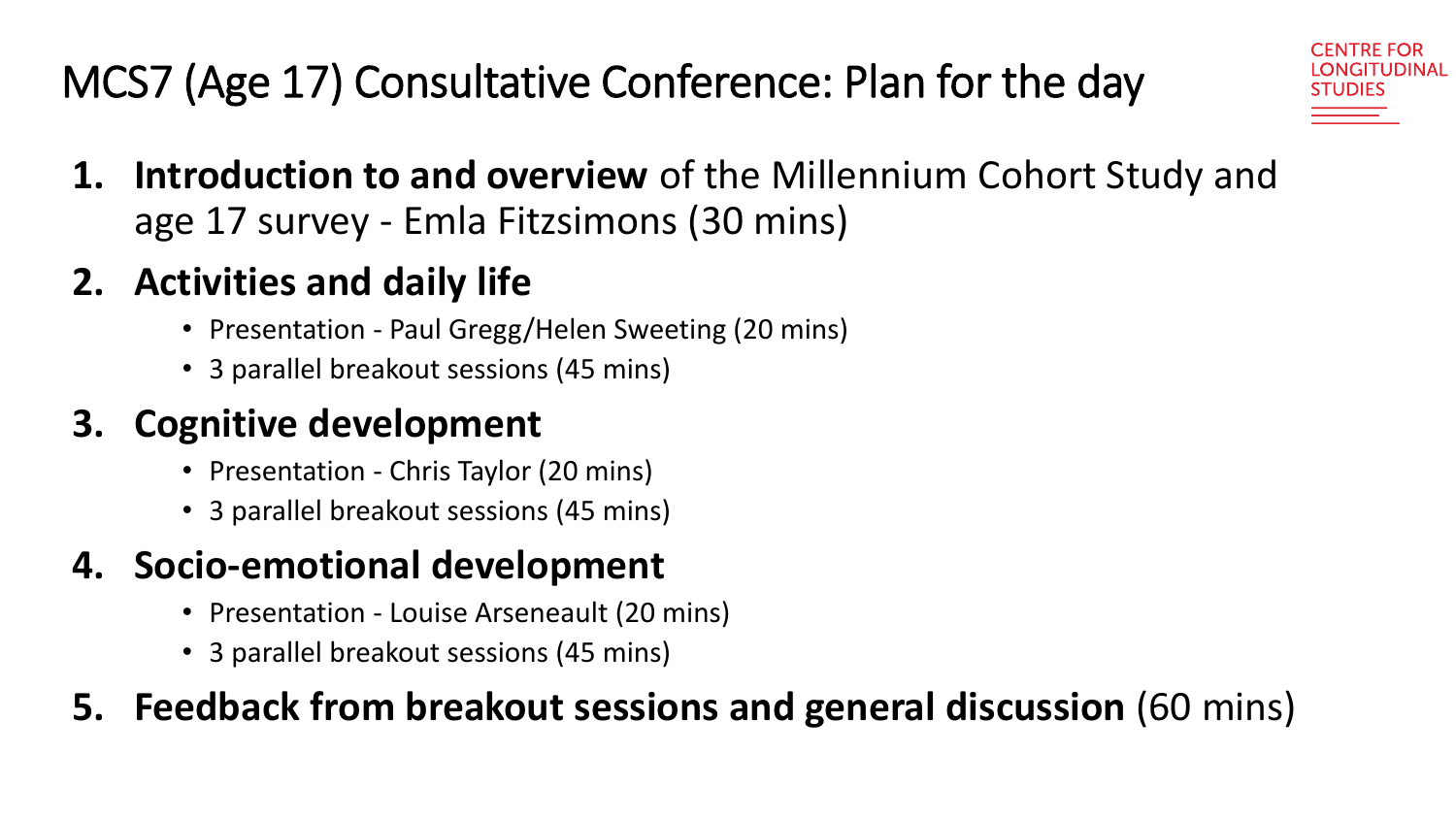# UK Millennium Cohort Study (MCS)

- Longitudinal birth cohort study of  $^{\sim}19,000$  children born in  $^{\sim}400$  areas of UK at turn of the millennium
- Run by the Centre for Longitudinal Studies, UCL IoE
- Previously 1946, 1958, 1970 birth cohorts...
	- Gap of 30 years before MCS!
	- Youngest of British national cohorts
	- First birth cohort study to include all 4 countries
	- Births over  $\sim$ 12 month period
	- Over-sampling of areas with high child poverty, areas with higher ethnic minority populations (Eng only), Wales, Scotland + NI

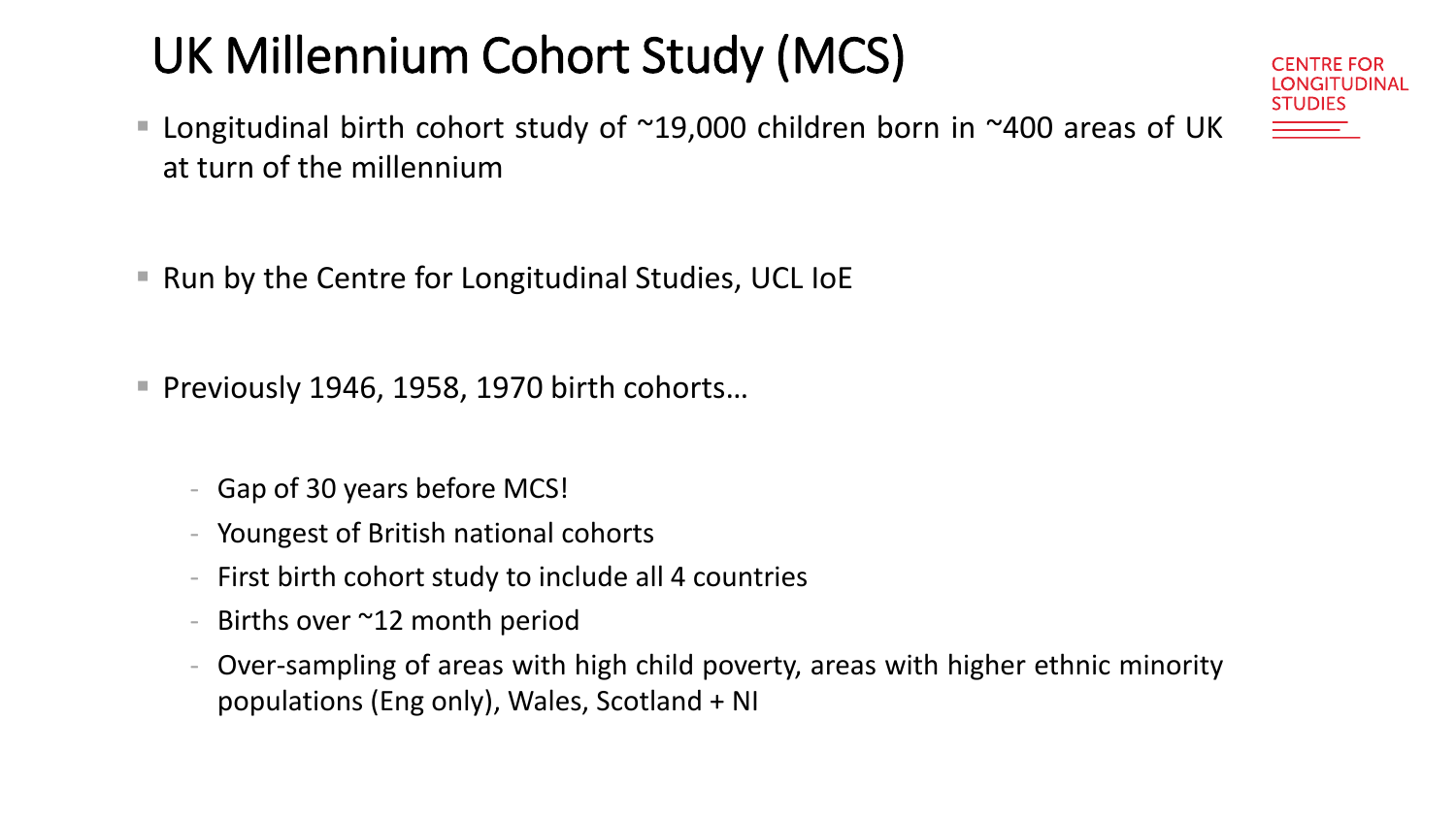# Millennium Cohort Study



Funded by Economic and Social Research Council (ESRC) and UK government departments

Highly influential – at least 600 peer-reviews publications based on MCS (to age 7 only!)

 $\rightarrow$  Can expect influence of the study to proliferate as cohort ages

Major contributions to

- Relationship between **early years and later outcomes/development** (e.g. breastfeeding, inequality in child development, parenting and home environment)
- **Physical development** overweight/obesity (trajectories and associated factors)
- Impacts of **early childcare**
- **Drivers of educational attainment**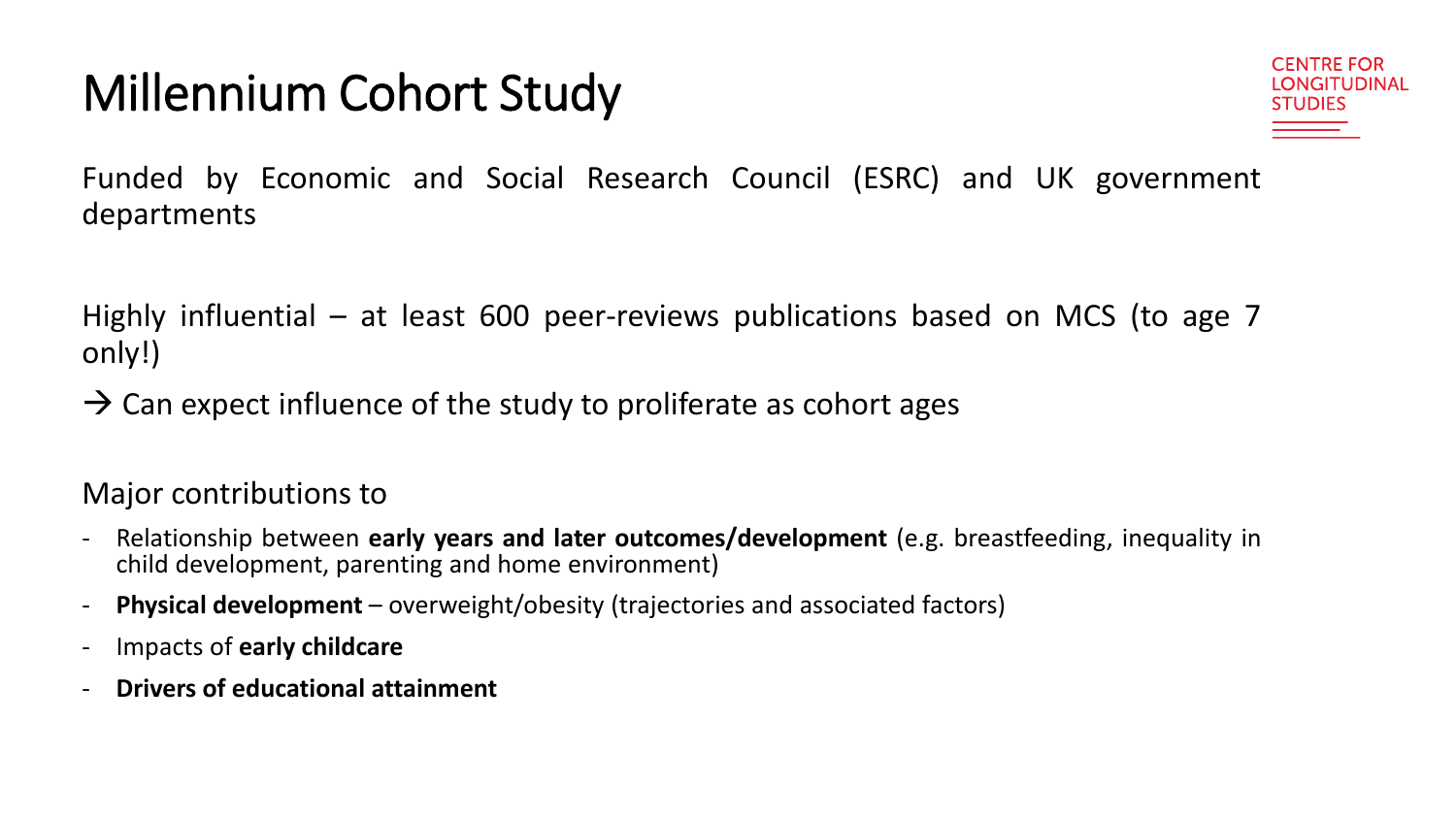# Overview of MCS content

Highly ambitious sweep; Home visit ~3 hours

| <b>CENTRE FOR</b><br>LONGITUDINAL<br><b>STUDIES</b> |
|-----------------------------------------------------|
| $\sim$ 1 hour loim to                               |

|                                           |                                                                    | $\frac{2}{\sqrt{2}}$ |                |              |              |                           |                           | Home visit ~1 hour (aim to<br>increase with some co-<br>funding) |  |
|-------------------------------------------|--------------------------------------------------------------------|----------------------|----------------|--------------|--------------|---------------------------|---------------------------|------------------------------------------------------------------|--|
| Both resident<br>Parents<br>Cohort member | Interview and questionnaire self-<br>completion (resident parents) | $\mathsf{X}$         | $\mathsf X$    | $\mathsf X$  | $\mathsf X$  | $\mathsf X$               | $\boldsymbol{\mathsf{X}}$ |                                                                  |  |
|                                           | <b>Questionnaire self-completion</b>                               |                      |                |              | $\mathsf{X}$ | $\mathsf{X}$              | $\mathsf{X}$              | $\mathbf{X}$                                                     |  |
|                                           | <b>Physical measurements</b>                                       |                      | X              |              | $X$ and $X$  | $\mathbf{X} = \mathbf{X}$ | $\mathbf{X}$              | $\mathbf{X}$                                                     |  |
|                                           | <b>Cognitive assessments</b>                                       |                      | $\mathsf{X}^-$ | $\mathbf{X}$ | $\mathbf{X}$ | X                         | $\mathbf{X}$              | $\mathbf{X}$                                                     |  |
|                                           | <b>Activity monitor</b>                                            |                      |                |              | $\mathsf{X}$ |                           | $\mathbf{X}$              |                                                                  |  |
|                                           | <b>Time use diary</b>                                              |                      |                |              |              |                           | $\mathsf{X}$              |                                                                  |  |
|                                           | <b>Saliva for DNA extraction</b>                                   |                      |                |              |              |                           | $\boldsymbol{\mathsf{X}}$ |                                                                  |  |

9m 3 5 7 11 14 17

Also: consent to link to administrative health records (to age 14); education records (to age 16); parents' economic records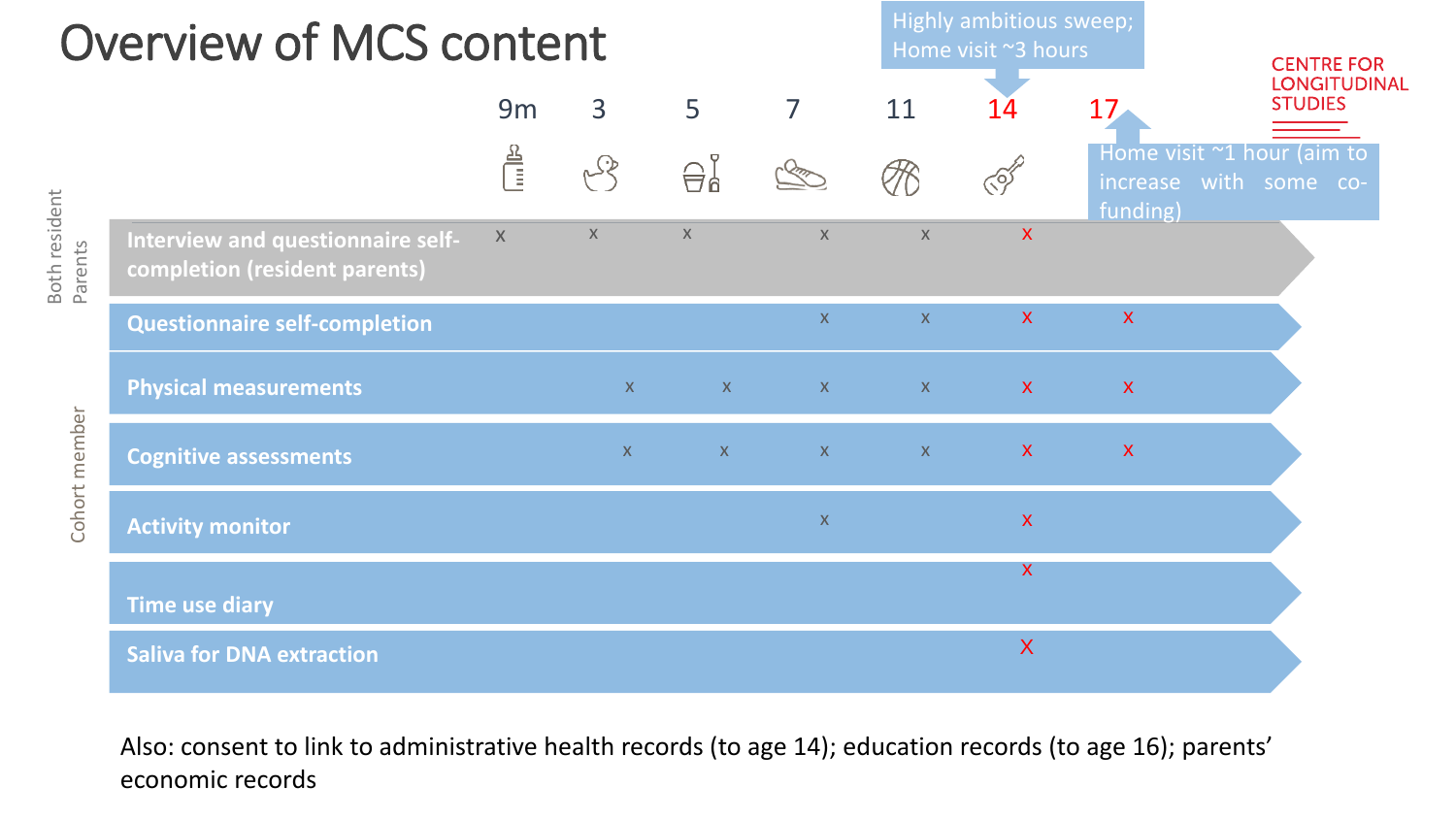### MCS7 – age 17 survey

Scheduled for 2018



New phase, charting the cohort's experience of maturation to adulthood

Marks a pivotal stage in the lifecycle, when paths of cohort members will diverge in a way that will greatly influence their future well-being

Consultation centres around what cohort members are

| 'Doing'    | (activities and daily life)   |
|------------|-------------------------------|
| 'Feeling'  | (socio-emotional development) |
| 'Thinking' | (cognitive development)       |

[Note physical development will also be measured]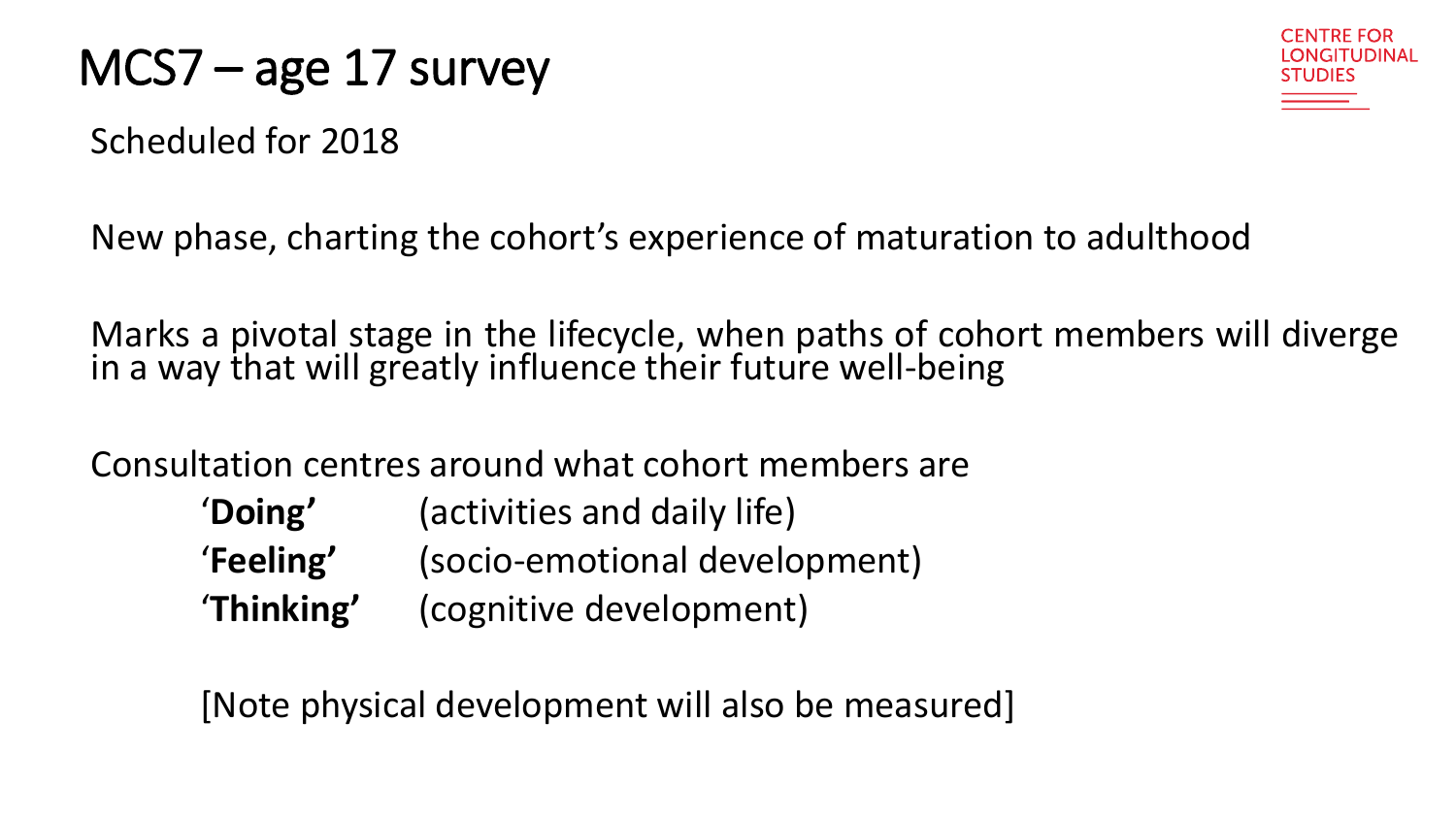# Activities and Daily Life



Important to build up a picture of daily life, to understand how young people are spending their time **and** how this affects key decisions

- **1) Core activities** engaged in first time for **diverging transitions** in relation to e.g. schooling, further education, training, work, living at home
- **2) Effort on education/school work**, to help provide an understanding of how personal effort relates to key educational outcomes
- **3) Risky behaviours**, e.g. smoking, alcohol, drug use, criminal activity, and sexual risky behaviour, all likely to have increased sharply since 14 and to reflect more established rather than exploratory behaviour
- **4) Engagement with social media** plays a central role in the lives of the MCS cohort compared to previous British cohorts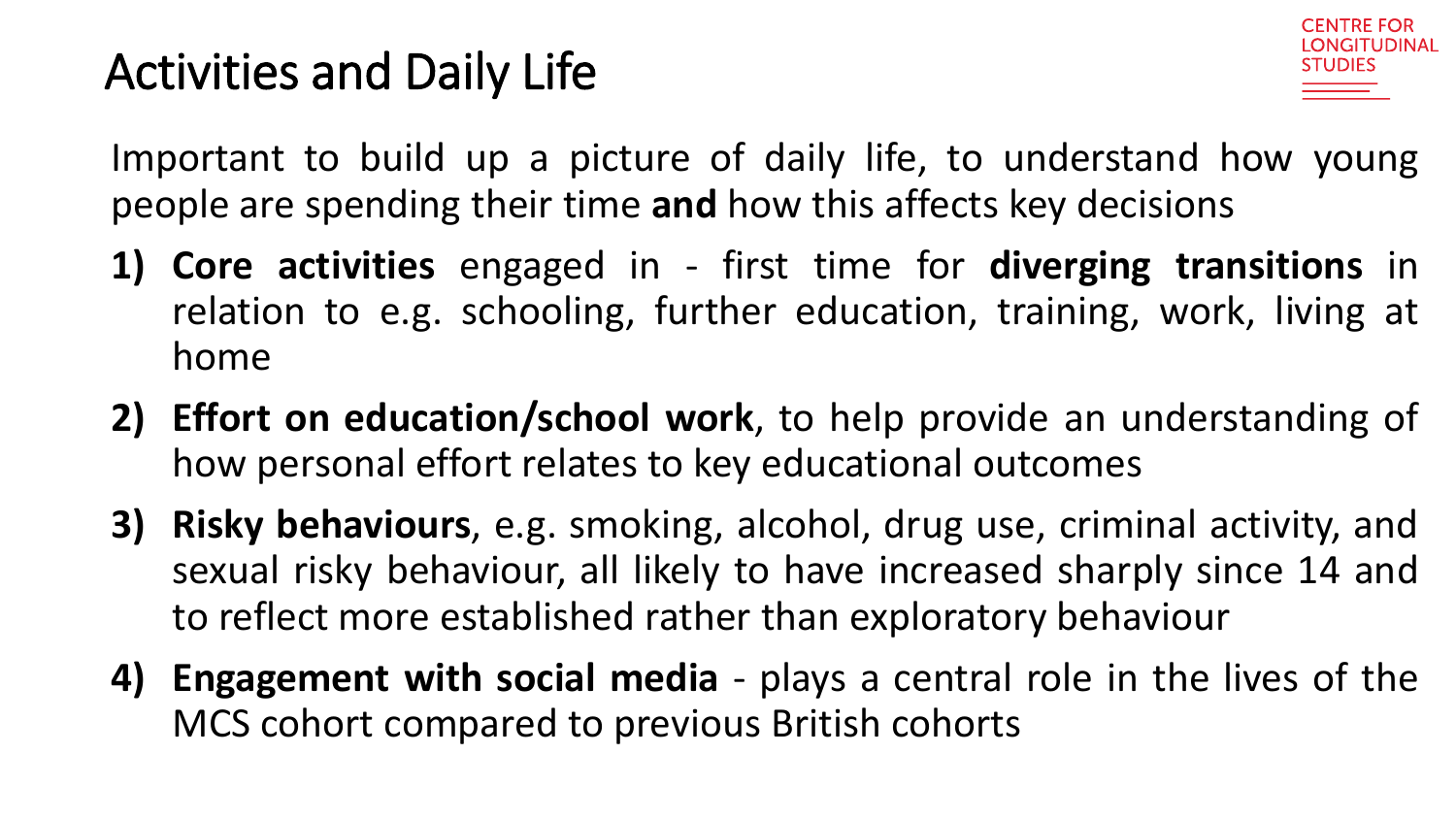# Activities and Daily Life



5) **Relationships** with parents, family and peers - role of peers likely to be more important than at any time previously

6) **Healthy behaviours**, e.g. exercise, diet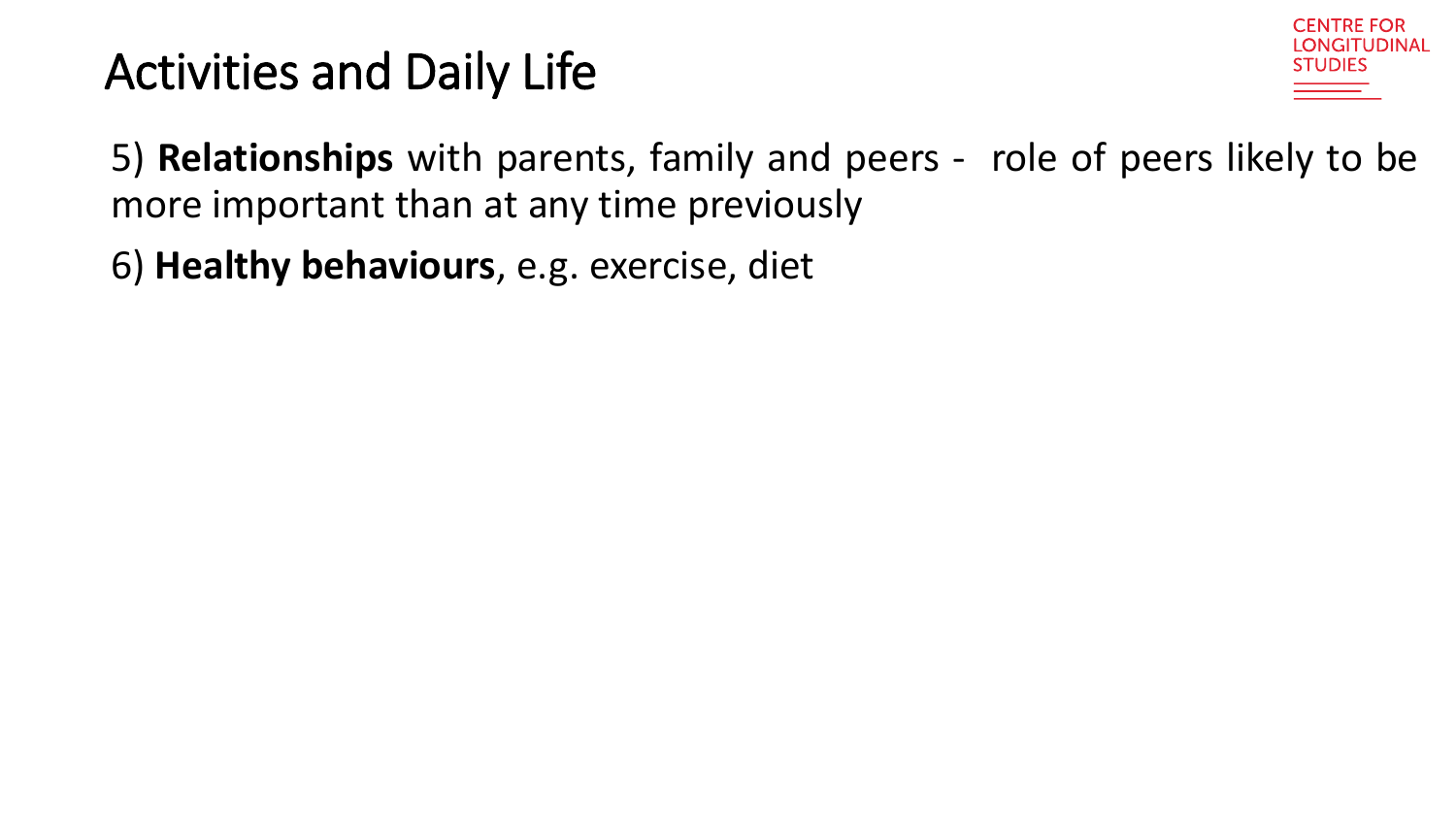#### **Socio-emotional development**



Malleability of non-cognitive characteristics supported by research suggesting that the domain of the brain relating to **social and behavioural skills** (personality, motivation, decision-making, executive functions, etc.) matures considerably through late adolescence

Non-cognitive skills increasingly recognised as equally important predictors of both educational attainment and labour market outcomes as cognitive skills

**Mental health** will be of increased importance at this age, and around 1 in 10 adolescents can be expected to experience major depression by age 18

**Attitudes, aspirations and preferences**, e.g. preferences for education, attitudes to risk, willingness to trade off resources at two different points in time, expectations and information about returns to education, and expectations about future life events (e.g. partnership formation, childbirth)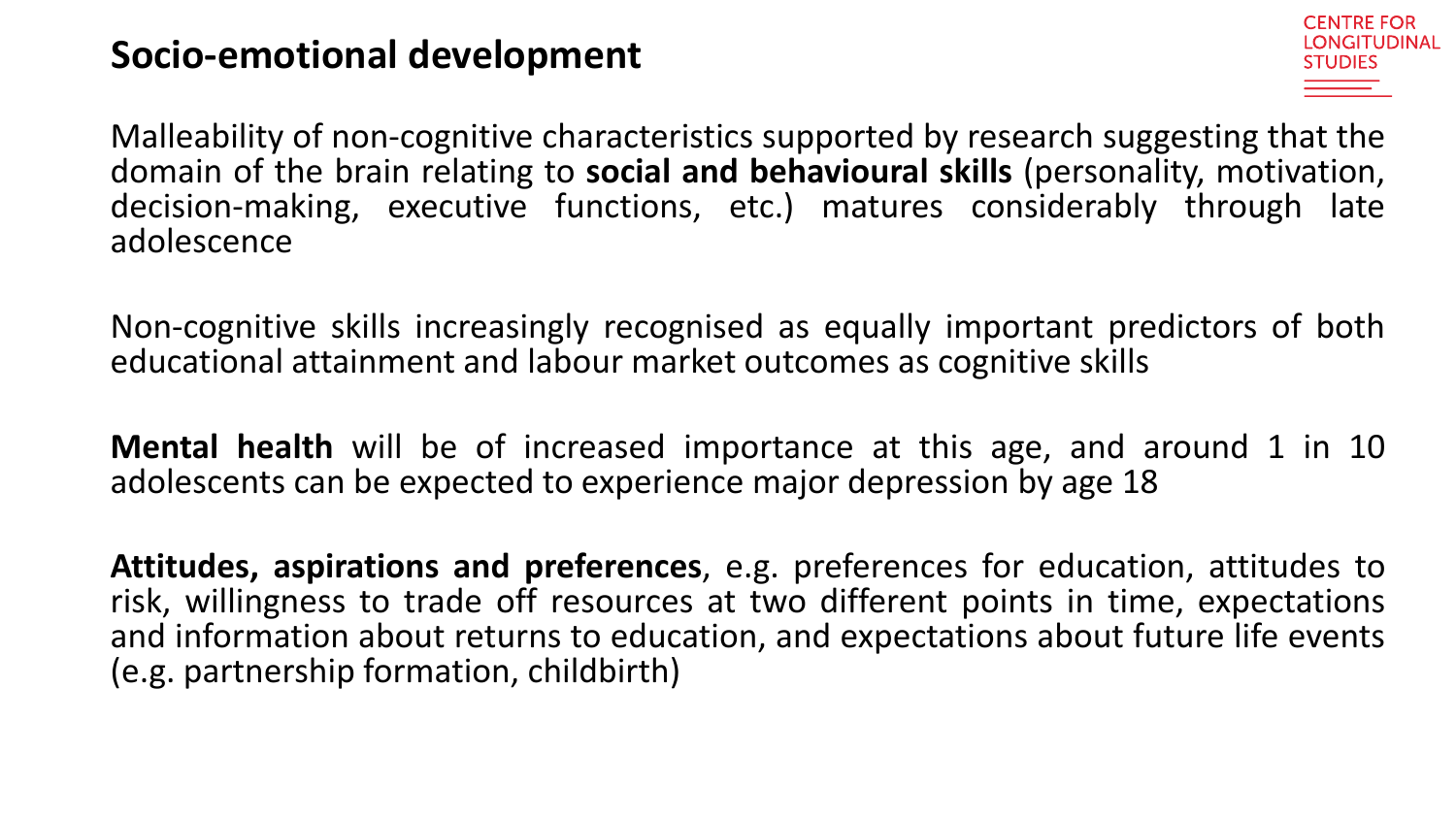

#### **Cognitive development**

A hallmark of the study; Well-validated (ideally short!) measures of cognition, e.g. numeracy, language, crystallised skills, fluid intelligence…

#### **Physical Development**

Age 17 a key stage of physical development, with a significant number of cohort members likely to have reached physical maturity - plan to collect anthropometrics (height, weight, body fat)

Health status?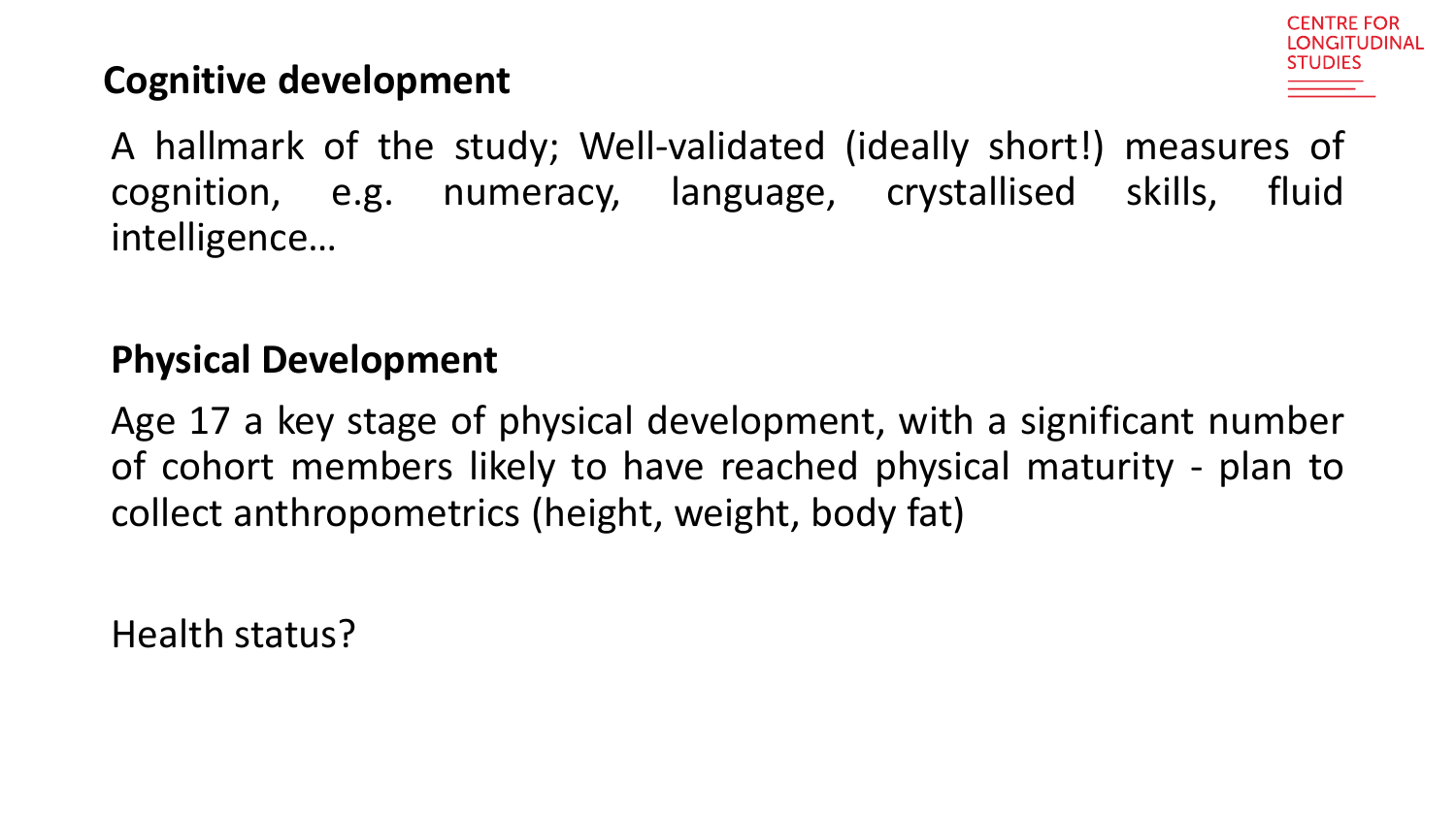#### **Parents?**



**Cohort member likely to be sole respondent**, marking a key turning point in their participation in the survey, which has been increasing over time

What (if any) is the crucial information we must collect about parents at this age? Can cohort member be proxy respondent?

#### **Data linkages**

Plan to collect consent to various data linkages e.g. health, education, economic, criminal – suggestions welcome